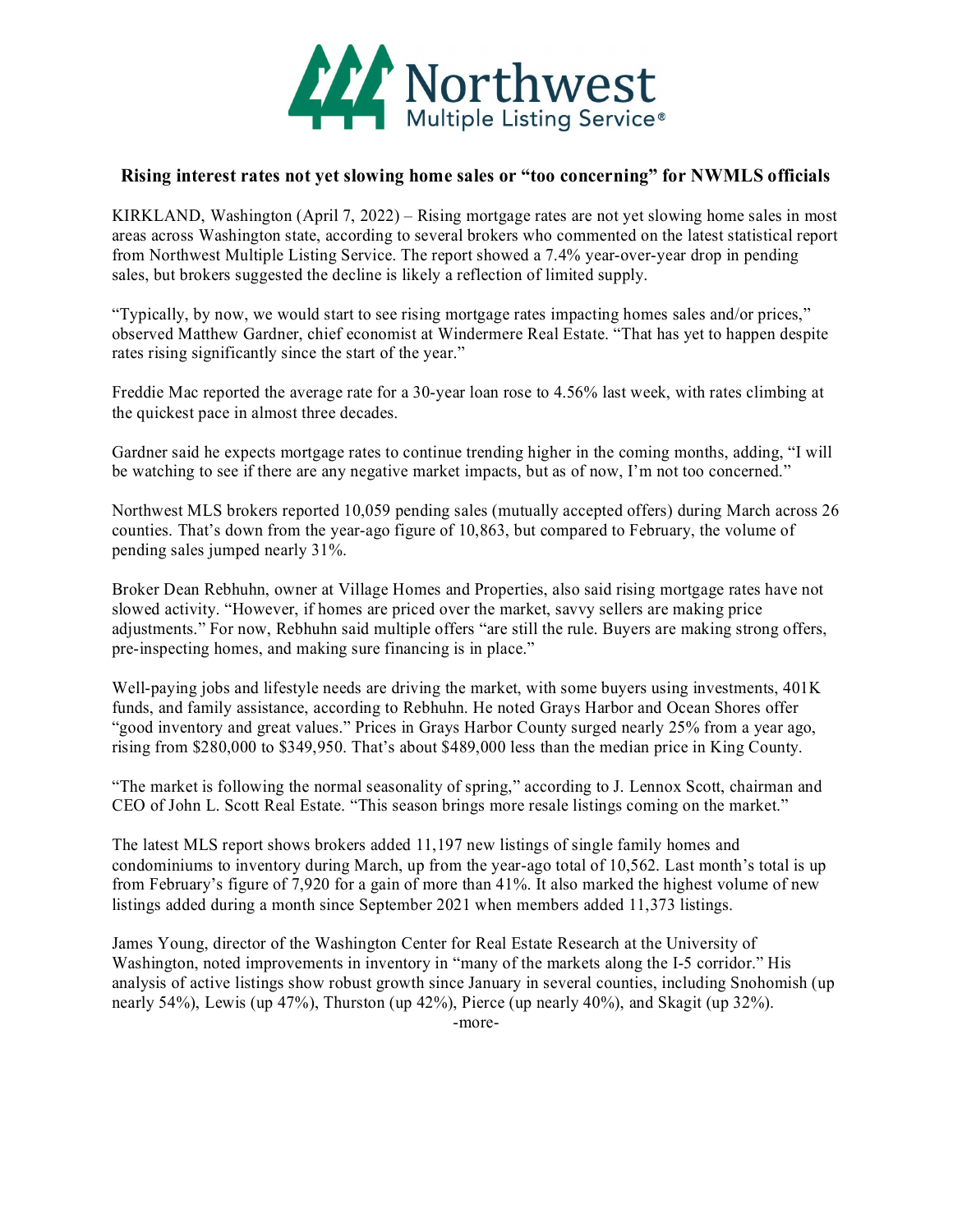## **page two** (NWMLS news release: March activity) April 7, 2022

Nevertheless, with pending sales (10,059) nearly matching new listings, inventory remained limited system wide. The MLS report shows only 0.58 months of supply, with King, Pierce, Snohomish and Thurston counties all having less than two weeks of supply.

"When you consider at one time a normal market inventory was 4-to-6 months, we now consider that measure a relic of times gone by," commented Dick Beeson, managing broker at RE/MAX Northwest Brokers, adding, "We will not see such numbers of homes for sale for possibly a generation or more."

The supply squeeze is contributing to competition among hopeful homeowners and rising prices.

"We continue to see fierce competition for the available inventory," stated Frank Leach, broker/owner at RE/MAX Platinum Services. "Buyers have been very frustrated with some writing as many as 15 offers before landing on a home."

Median prices continue to escalate.

For last month's 7,989 completed transactions, the area-wide median price was \$638,000, up about 16.4% from a year ago and up 9% from February.

Of the 26 counties in the report, only one county (Ferry) reported a year-over-year price drop, and only three counties had single-digit increases; all others had double-digit gains from a year ago.

Gardner noted median listing (asking) prices continue to rise, saying "this suggests that sellers remain quite bullish when it comes to pricing their homes."

Beeson described rising prices as being at "shock and awe levels," noting it is the third consecutive year for such escalations.

Northwest MLS figures show prices in the four-county region (King, Kitsap, Pierce and Snohomish) have surged nearly \$200,000 (38.5%) since March 2020, jumping from a median price of nearly \$520,000 to nearly \$720,000.

"With rising interest rates and fuel prices, it will be an interesting time for the markets along the I-5 corridor," remarked Young. "Increased costs make purchasing a home outside of the urbanized areas a less viable option for first time buyers and others seeking value to move up the housing ladder."

Young believes the return to the city has begun in earnest. He also commented on steadily rising prices in King and Snohomish counties. "Since January, prices in King County are up 16.5% and up 10.5% in Snohomish County. No other counties in the central Puget Sound region break double digits in house price growth for this period."

Nevertheless, recent census reports indicate people are moving out of King County. Such reports are "allowing surrounding counties, such as Snohomish, Pierce, and Kitsap to prosper," surmises John Deely, executive vice president of operations at Coldwell Banker Bain. "In part, this is due to a lack of affordability and King County's inability to create new inventory given restrictions on development and the tight labor markets." He also cited work-from-home policies as "helping people decide to live in other places" – a trend he expects will continue.

Like many areas, Kitsap County is "dealing with a very active market with prices hitting unprecedented values as inventory remains extremely low," reports Leach. MLS figures show there is slightly more than a half-month of supply (0.56 months of inventory).

The median price on last month's sales of single family homes in Kitsap County rose 19.7% from a year ago, from \$450,000 to \$538,500. Year-over-year condo prices shot up nearly 54%, from \$297,500 to \$457,000.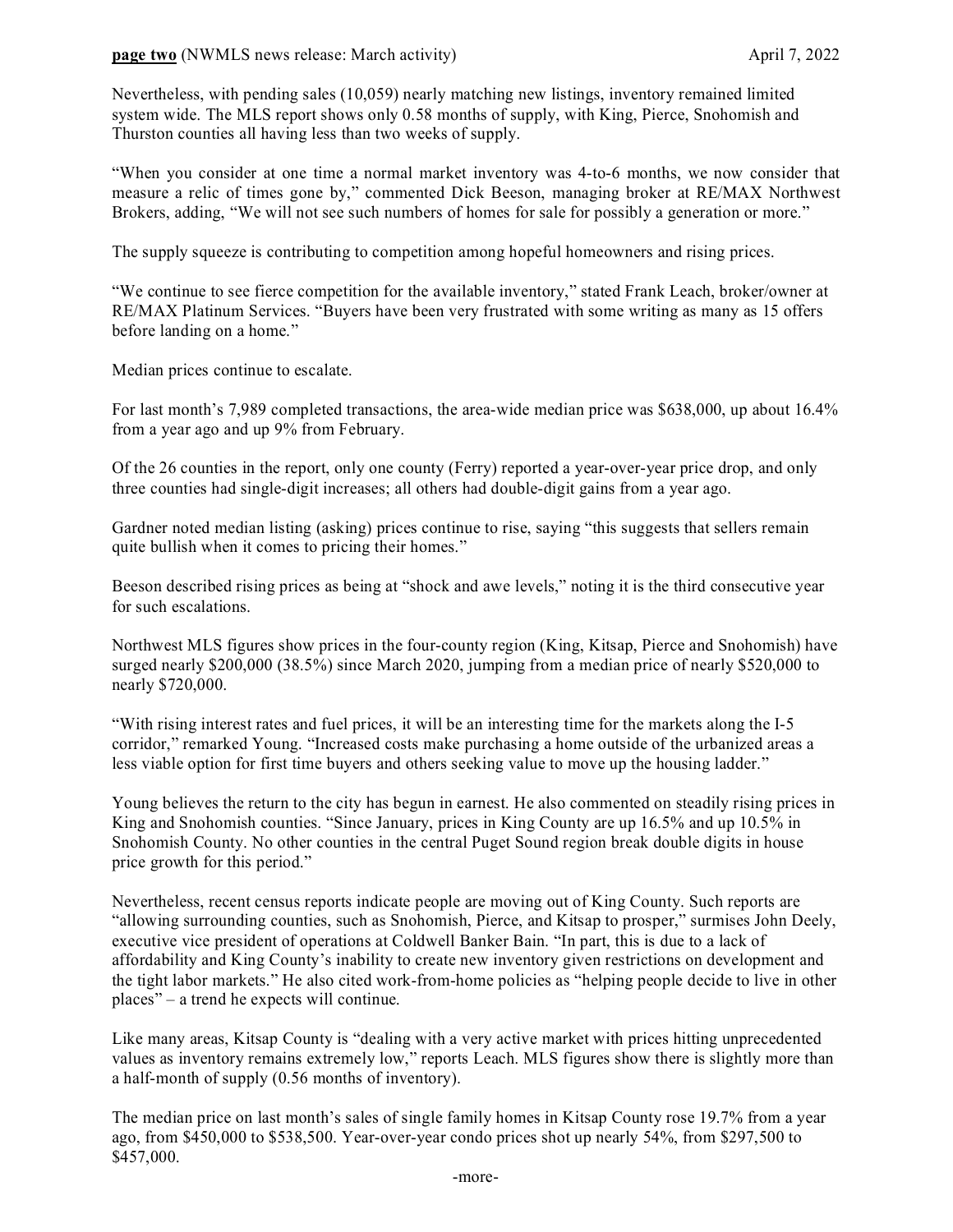## **page three** (NWMLS news release: March activity) April 7, 2022

"While we often speak in percentages, the actual numbers of listings are drastically low, and the demand is outstripping supply," Leach stated. On a brighter note, he added, "Kitsap continues to grow, and new inventory continues to pop out of the ground throughout the county. There are thousands of new residential, condominium and apartment buildings under construction and due to be available in the fall of 2022."

Leach also noted rents are rising in Kitsap County, "and there appears to be no relief on the horizon." He suggests the only way to control future expenditures in housing is to own. "With interest rates on the rise there is no better time to buy, refinance, or resize your real estate investment."

Deely saw hopeful signs in the March statistics. "King County's new listings last month exceeded the number of both pending and closed sales. Whenever new listings exceed pending, the standing inventory increases with more selection available for buyers. It's still a great time for sellers to come to the market due to buyers who are willing to pay a premium. While interest rates have gone up, slightly narrowing the buyer pool, there's still high demand."

Scott pointed to the overall economy "and specifically job growth in the central Puget Sound region" as factors for the future housing market. "For the local areas considered lifestyle and destination markets, we will be watching local in-migration as a key indicator of future home price appreciation."

Beeson acknowledged not everyone shares a rosy outlook, noting a report from the Federal Reserve Bank of Dallas that stated price and value have "become unhinged and now have little relationship to each other." He said they fear a housing bubble may be brewing, adding, "It does feel strange to be in a market that no one has experienced before. There is no road map for this one."

Commenting on an "unexpected 4.1% decline" in U.S. pending home sales, Lawrence Yun, chief economist at the National Association of REALTORS®, suggested the dip was mainly due to the low number of homes for sales, adding, "It is still an extremely competitive market, but fast-changing conditions regarding affordability ahead."

Northwest Multiple Listing Service is a not-for-profit, member-owned organization that facilitates cooperation among its member real estate firms. With more than 2,500 member firm offices and 32,000 brokers across Washington state, NWMLS [\(www.nwmls.com\)](http://www.nwmls.com/) is the largest full-service MLS in the Northwest. Based in Kirkland, Washington, its service area spans 26 counties, and it operates 21 local service centers.

-more-